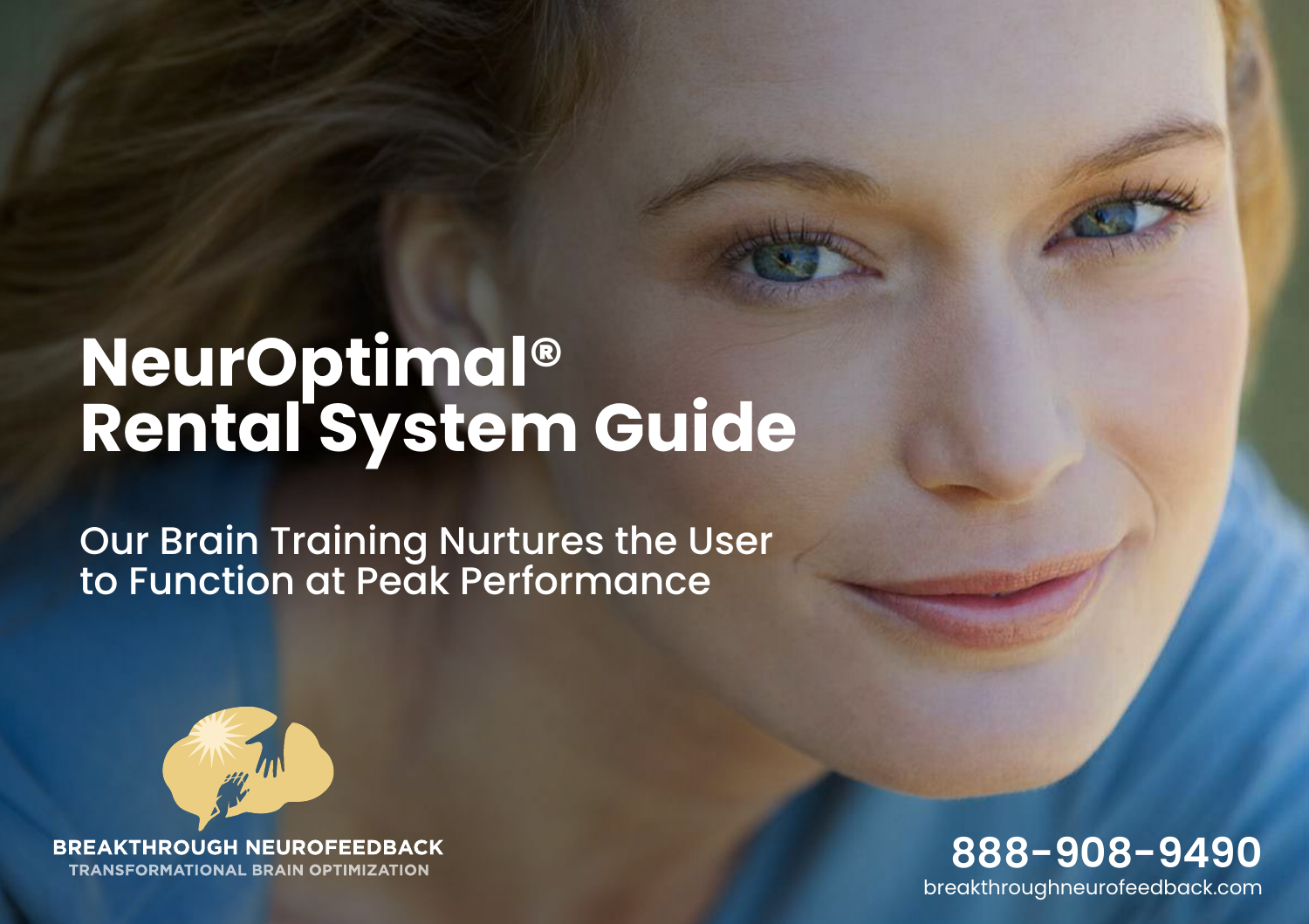#### Hi there,

Thank you for renting one of our NeurOptimal® systems through Breakthrough Neurofeedback. We are looking forward to keeping in contact with you and hearing the difference it makes in your life.

In this instructional e-book, you will find all you need to know about using the NeurOptimal® Rental as well as some additional information to make sure you get the most out of your training time.

A good place to start to understand how NeurOptimal® works and it's benefits, is by clicking on the explainer video below.

At Breakthrough Neurofeedback, we pride ourselves on excellent customer service, so if you have any questions or support needs please reach out to us either by email [info@breakthroughneurofeedback.](mailto:info%40breakthroughneurofeedback.com?subject=)com or call us at **888 908-9490.**





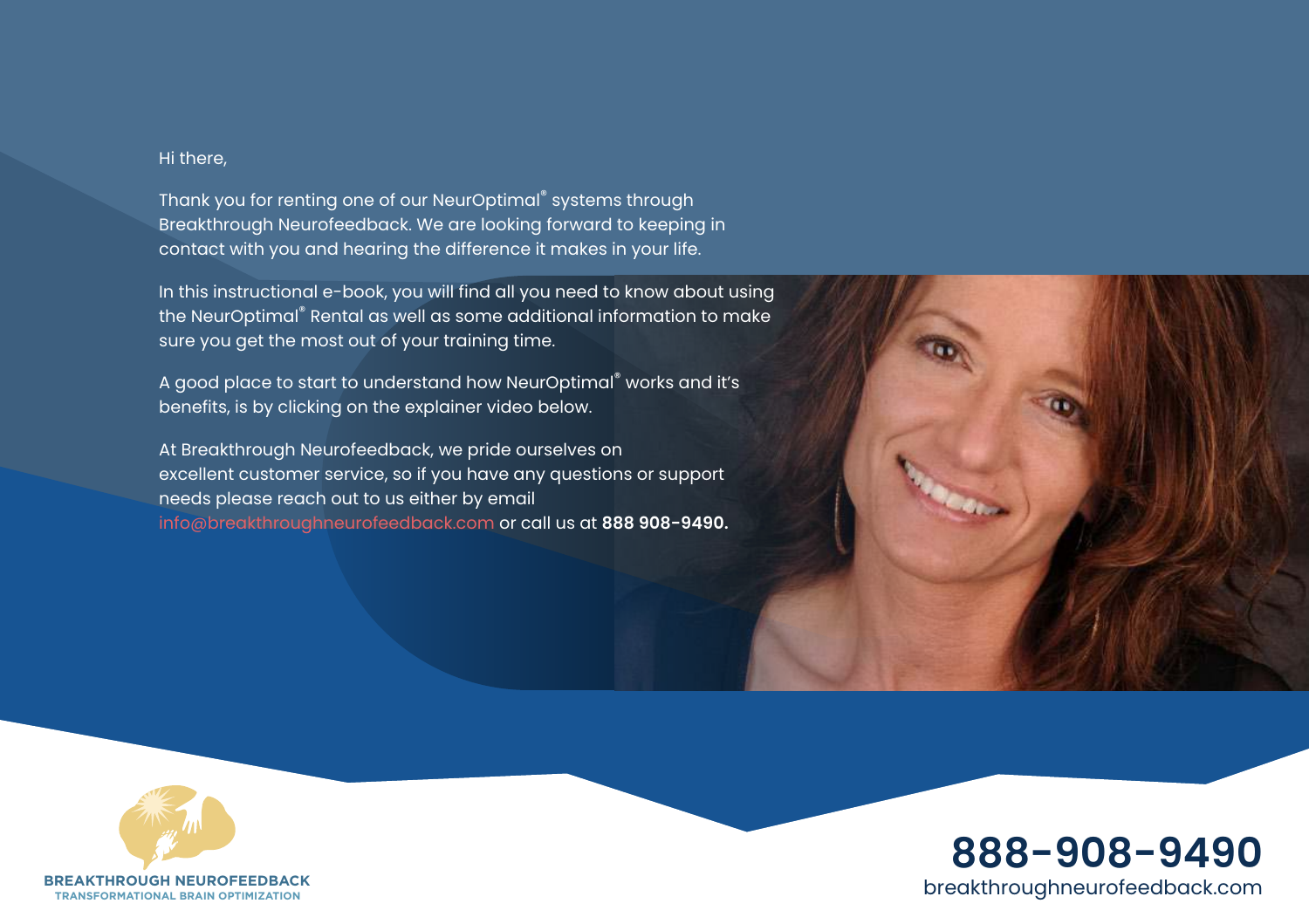# **What To Know Before You Start**

**Neurofeedback is 100% non-invasive.** The system does not put anything into your brain, nor does it take anything out. It is simply mirroring your brain to itself to support your brain to come back to the present moment. It cannot create side effects.

**NeurOptimal**®  **is training and not treatment.** It is not used for treatment of disorders. We cannot predict the outcomes of training. We provide you with tools to support you to notice differences in your life as a result of training.

**Don't stress about sensor placement.** What we say is "close enough is good enough". Follow the instructional video in this e-book. If the sensors come off during a session accidently (unlikely), just place them back on and let the session continue.

**You don't need to be looking at the screen during a session.** Because NeurOptimal® works outside of conscious awareness there is no need to focus on the screen or sound. That means whilst training you could be sleeping, reading a book, playing a game on your phone (no sound on phone) or just simply relaxing. It's up to you!







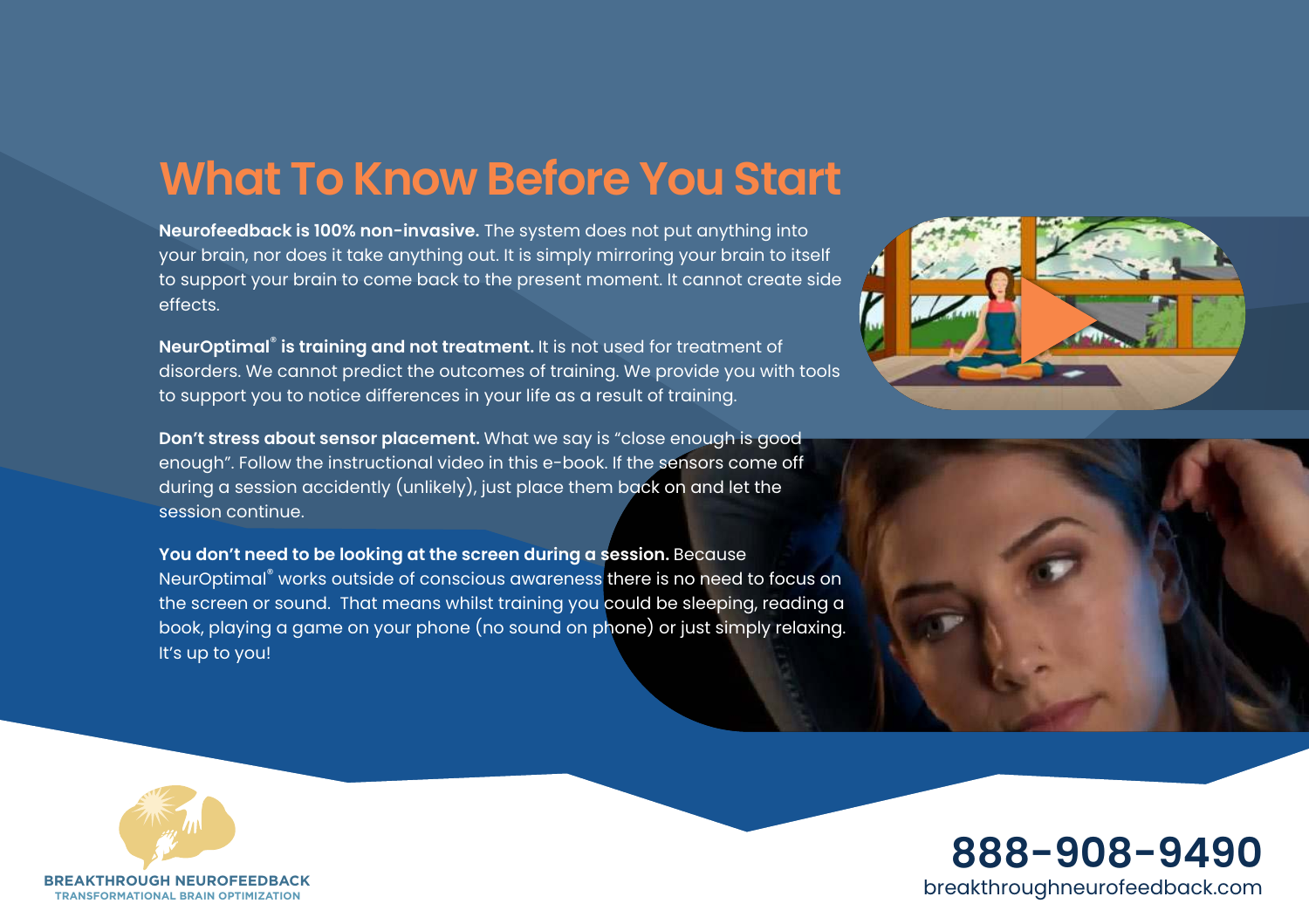**A NeurOptimal**®  **session time is 33 mins.** Therefore, training with NeurOptimal® should be a breeze and easy to incorporate into your daily life. Just allow a few extra minutes for applying and removing the sensors, and of course, clean up at the end.

**Everyone can benefit from NeurOptimal**®  **sessions.** You may have rented this machine for someone in particular or yourself. The great thing about NeurOptimal® is it's for everyone, so make the most of it!

**Listen to what you need.** You know yourself better than anyone, which means you are the only one who can determine how frequently to train. Some train once per day or even more, and others spread the training over the week. More does not necessarily equate to better, but with regular training, your brain learns to be more present and will self-optimize.

**How do I know if the system is working?** You will hear the music along with 'scratches' or 'interruptions' in the music after you double click on Breakthrough Renter in the Vault. In terms of your own changes, we provide tracking tools to support you to notice the benefits in your life.





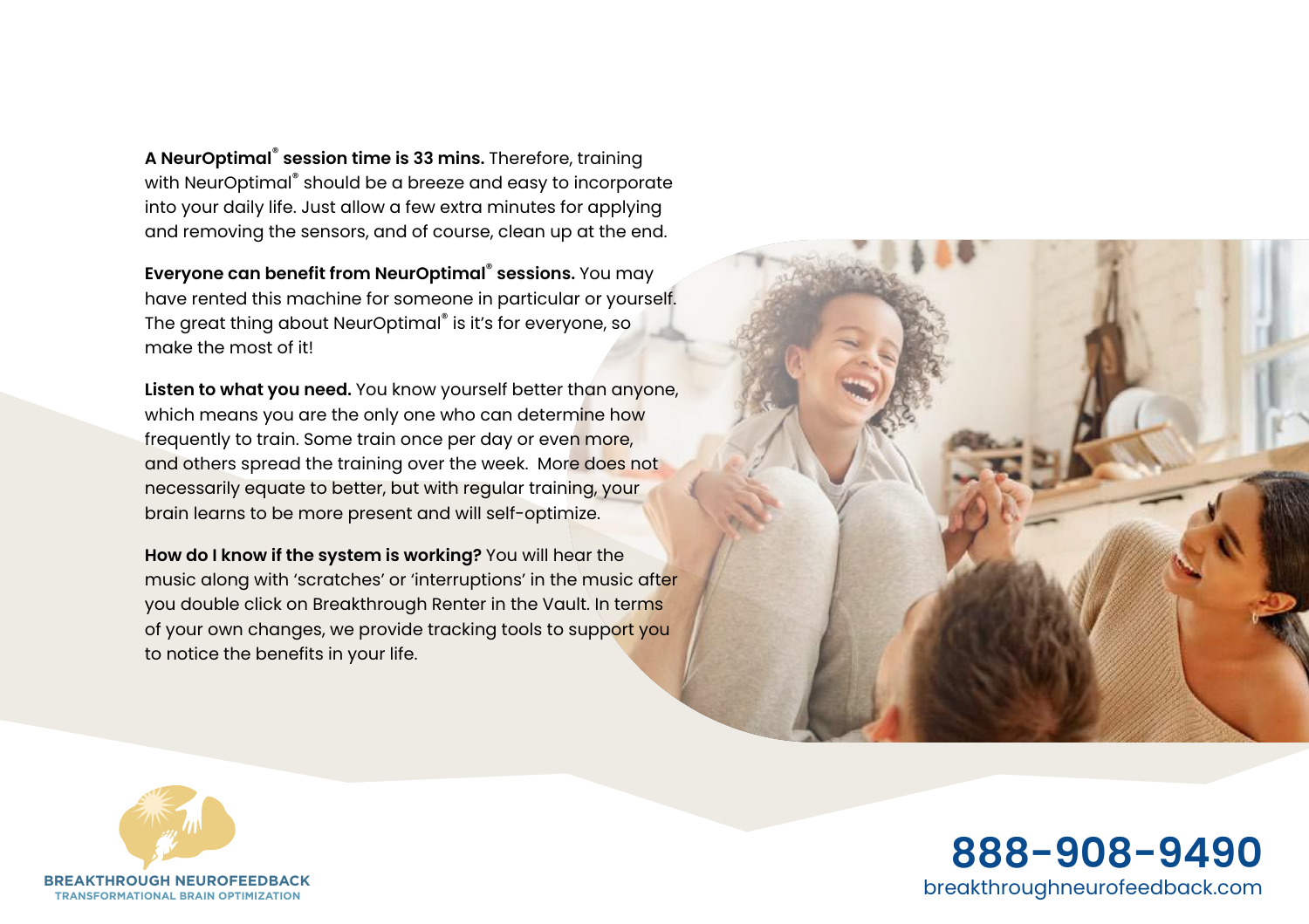#### **Downloads**

#### **Tracking Your Progress**

Here are 4 key tools to support you to track your changes. We encourage you to download and complete.

#### **Goals**

Before you start training with NeurOptimal®, it's important to set some goals for yourself. Some examples could be: improved focus, healthier sleep patterns, calmer, able to let things go, more confident, less reactive and so on. Just note down anything that you would like to see different in your dayto-day life. Click on the image to download Goal Sheet.

#### **The One Hundred**

Please check off any item that represents how you are feeling so you can track brain perception following your use of NeurOptimal® . If you are unsure, use the past week as your guide. It's fine to add comments if you wish. Please note that NeurOptimal® does not diagnose, treat, mitigate or cure any disease, disorder or abnormal physical state. This checklist is provided for tracking and reference purposes only.





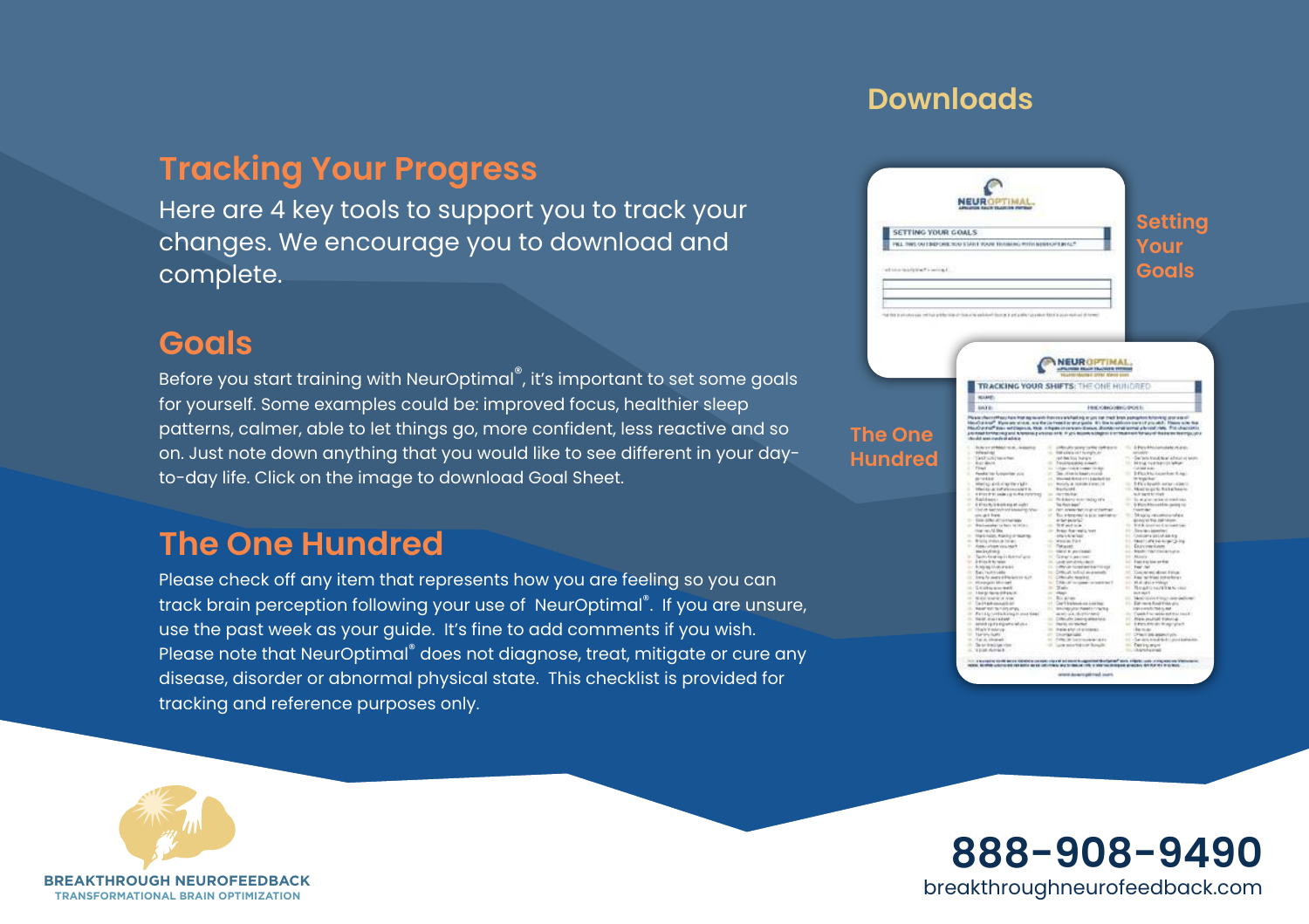#### **Downloads**

#### **Tracking Your Shifts**

Based on the concerns that you have identified, use my Journal Tracker form to help you notice the changes. For example, you may have identified fatigue as an issue. On the first column you would place 'fatigue' under Concern 1, then under Duration you would identify how long fatigue usually lasts. Under Intensity you would note the level of fatigue between 1-10 and then how often it occurs (Frequency). Reviewing this every 5 to 10 sessions is a great way to track your progress.

#### **Pre and Post Baseline**

These forms (adult and children's forms) are a way to check in with yourself about how you are feeling right before a session and straight after a session. These are also good to look back on. Remember to write in what you have noticed has been different since your last session.





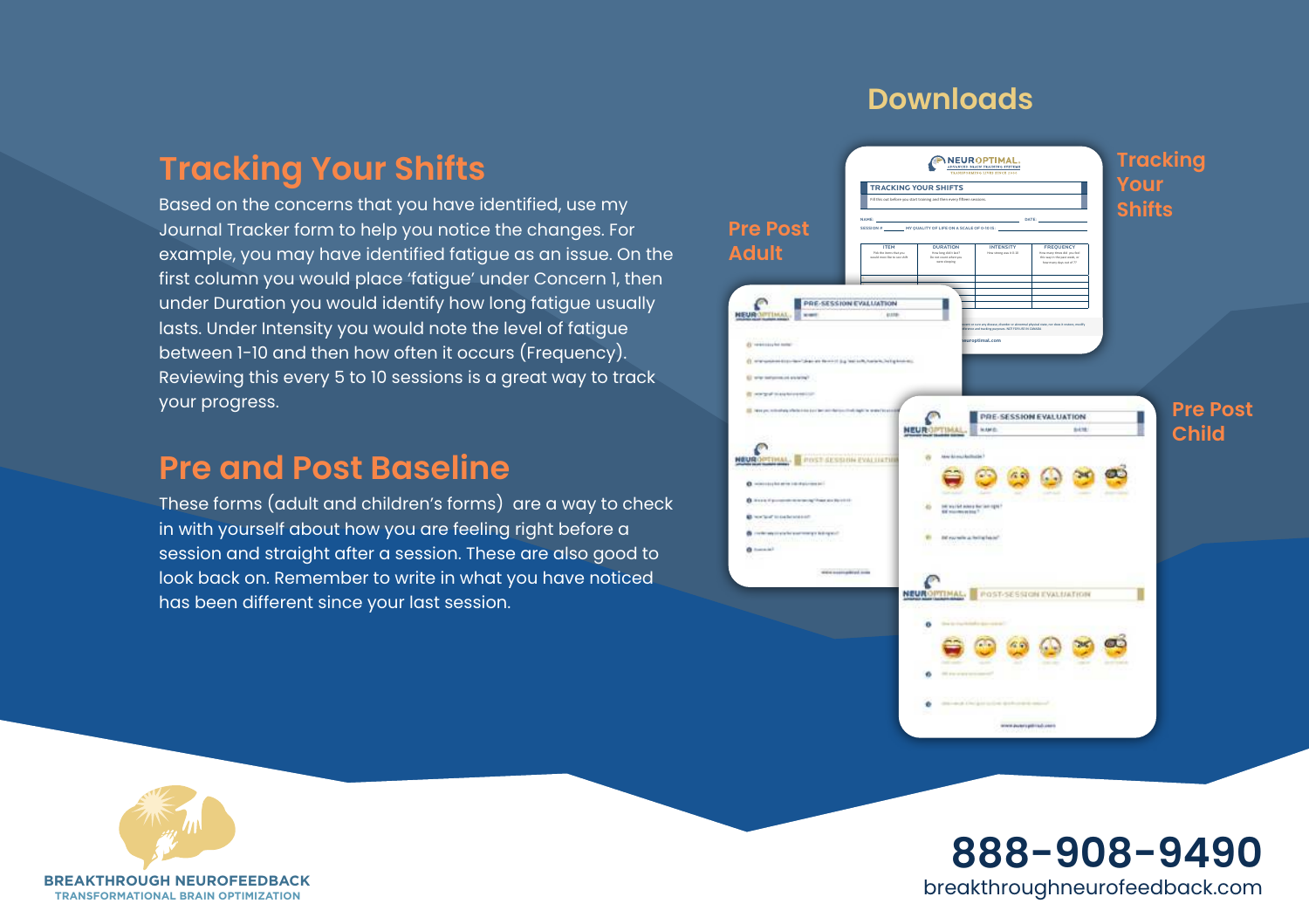## **Equipment Checklist**

What you will find once opening your rental system case

- 1. Computer This is your Rental System. It will not have a password, and the NeurOptimal® software will already be loaded onto it and pinned to the taskbar which is located at the bottom of the screen.
- 2. Computer Charger This is the charger for your rental system. We recommend plugging it in when you first turn the system on to make sure it works and so your system is all charged up and ready for your first session. Always leave the charger plugged in and turned on whilst having a session.
- 3. zAmp and Sensors You should see 5 sensor leads and a lanyard attached to the back of the zAmp (small black, blue and white box).
- 4. USB Cable This is the long cable that attaches the zAmp to the computer. It will have a USB port on each end.
- 5. Ten20 Paste This is the paste that you use to apply the sensors to your scalp. It also assists with electrical conductivity.
- 6. Headphone Extension Cord This is a cord you can use to plug your own headphones into (if you choose to use headphones) so that you don't need to sit too close to the computer.





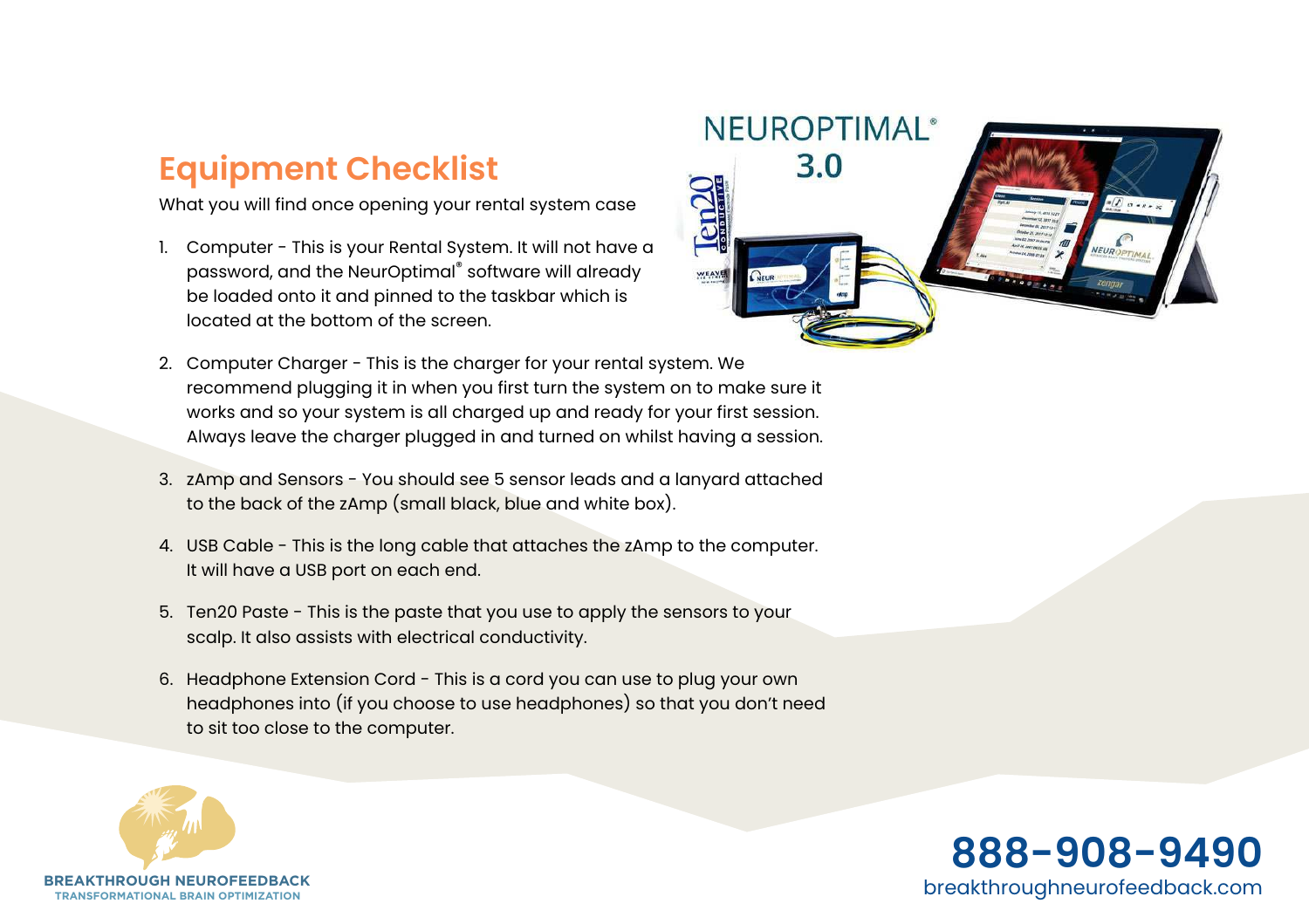#### **Step 1 Setting up Your System**

Once you have taken the system out of the box, you will notice coloured tape on each of the components. These tapes indicate where the equipment should be plugged into. It is as simple as matching the colours up.

First of all, please connect the computer to Wi-Fi.

Windows Updates must be done at least once every 7 days. Click on the Windows Icon button (bottom left corner of system), then Settings, Updates and Security, and then Check for Updates.

Double click on the NeurOptimal® icon at the bottom of the page. This will open up the program. You are now ready to apply the sensors.

#### **Step 2 Applying the sensors**

Now that your system is ready to go, it is time to put the sensors on. Try not to worry about getting the sensors perfect as the session will run fine.

Please watch the videos here: One is a Self-Hook Up and the other is about Starting a Session. **[Self-hook Up](https://breakthroughneurofeedback.com/tutorials/)**

#### **Videos**





**TRANSFORMATIONAL BRAIN OPTIMIZATION**<br>TRANSFORMATIONAL BRAIN OPTIMIZATION **888-908-9490**

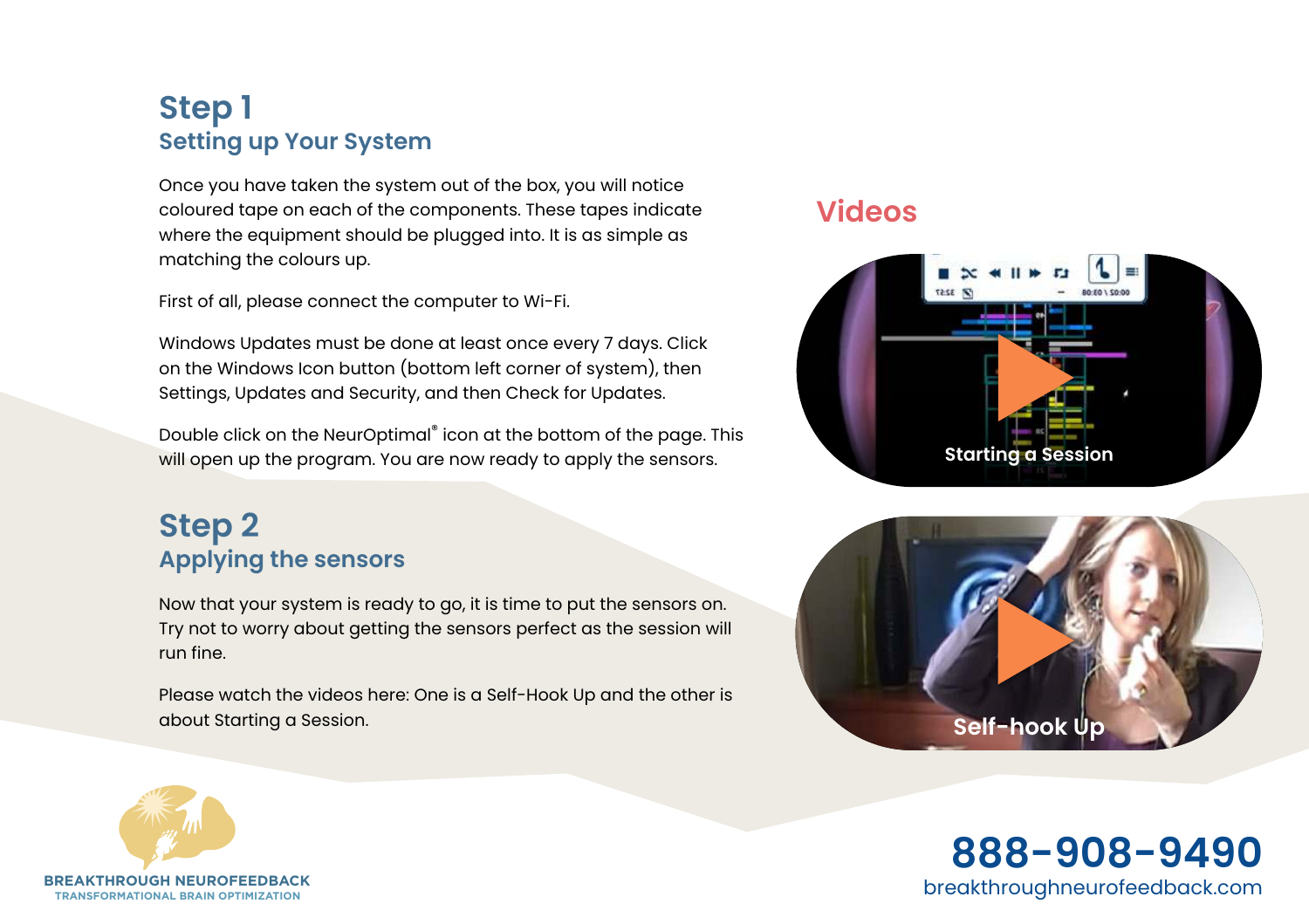#### **Step 3 Running a session**

By now your system should already be open and ready to go. Once your sensors are on, headphones plugged in (if using headphones), and USB plugged into the ZAmp, you are ready for a session.

In the Vault, you will see a name Breakthrough Renter. To start your session, please DOUBLE CLICK on Breakthrough Renter and the session will start.

**DO NOT press the play button in the Media Player to start Sessions. Must start in Vault.**

#### **Step 4 Ending a Session**

After 33 Minutes, the session will automatically finish.

To take the sensors off, simply remove them and wipe the surface with a baby wipe or damp tissue. Wipe your ears and scalp with warm water on a tissue or a baby wipe to remove the paste.

Take the lanyard off, USB out of the zAmp and place them in a secure place for next time.

Close the program by clicking on the x on the top right of the Vault. To shut down the computer go to the bottom left windows icon and select the power button, then shutdown.

#### **How to Start A Session Quick Guide**





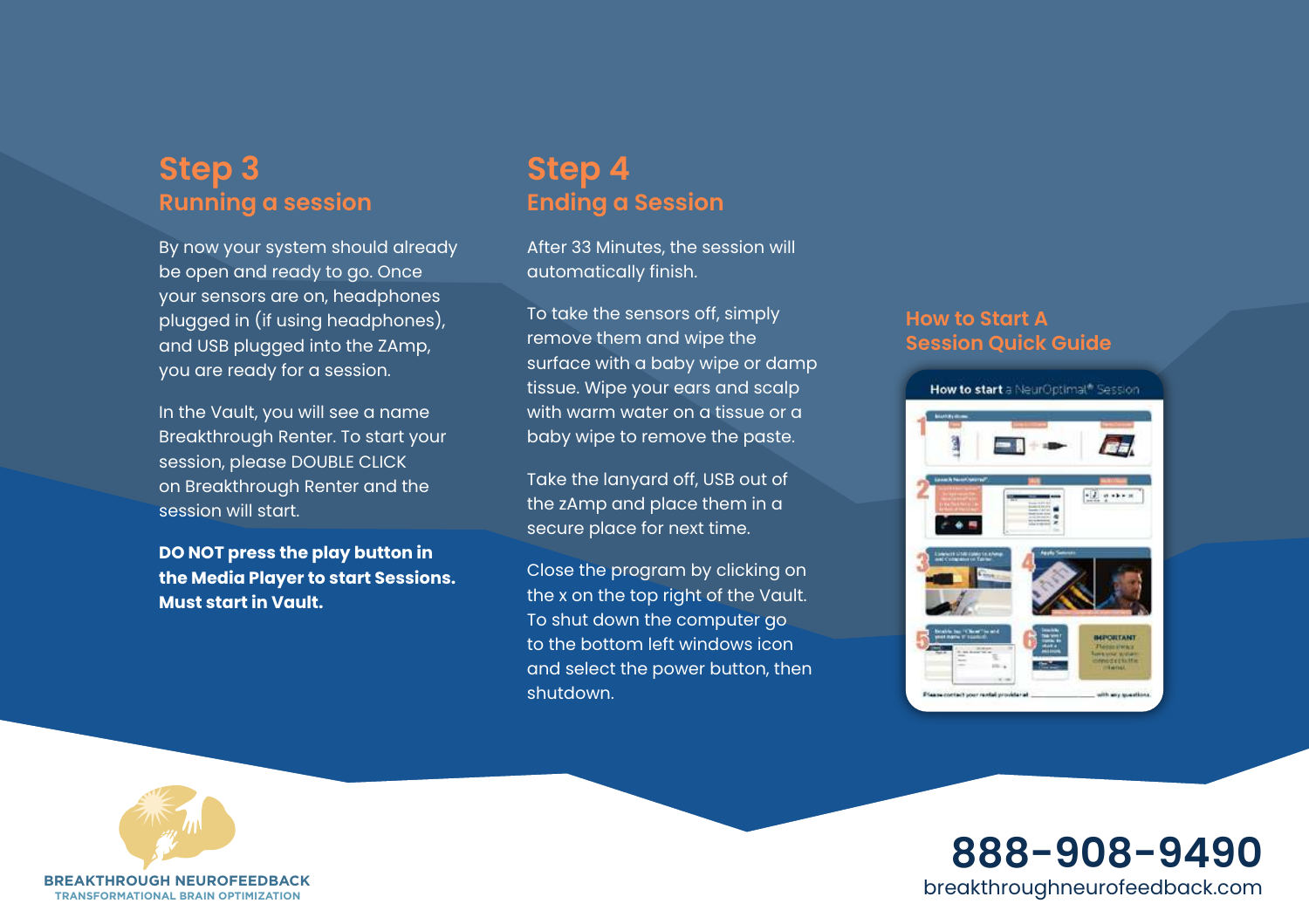#### **Returning the System**

- 1. Pack all of the equipment back into the shipping box. Refer back to the Equipment Checklist to ensure that you have packed everything.
- 2. Take a photo of all the equipment packed into the case and text to 719 431-0511.
- 3. Please use the prepaid return label with our address on it.
- 4. Take it to the counter at your local FedEx.
- 5. You must make sure you receive a FedEx receipt from the person at the counter at your local Fedex.
- 6. Please take a photo of the FedEx receipt showing tracking number and expected delivery date and text it to us. This will cover you in the event the system is lost by Fedex.
- 7. When sending it, please give FedEx 719 431-0511 so that it will automatically send us a text saying it is on the way.





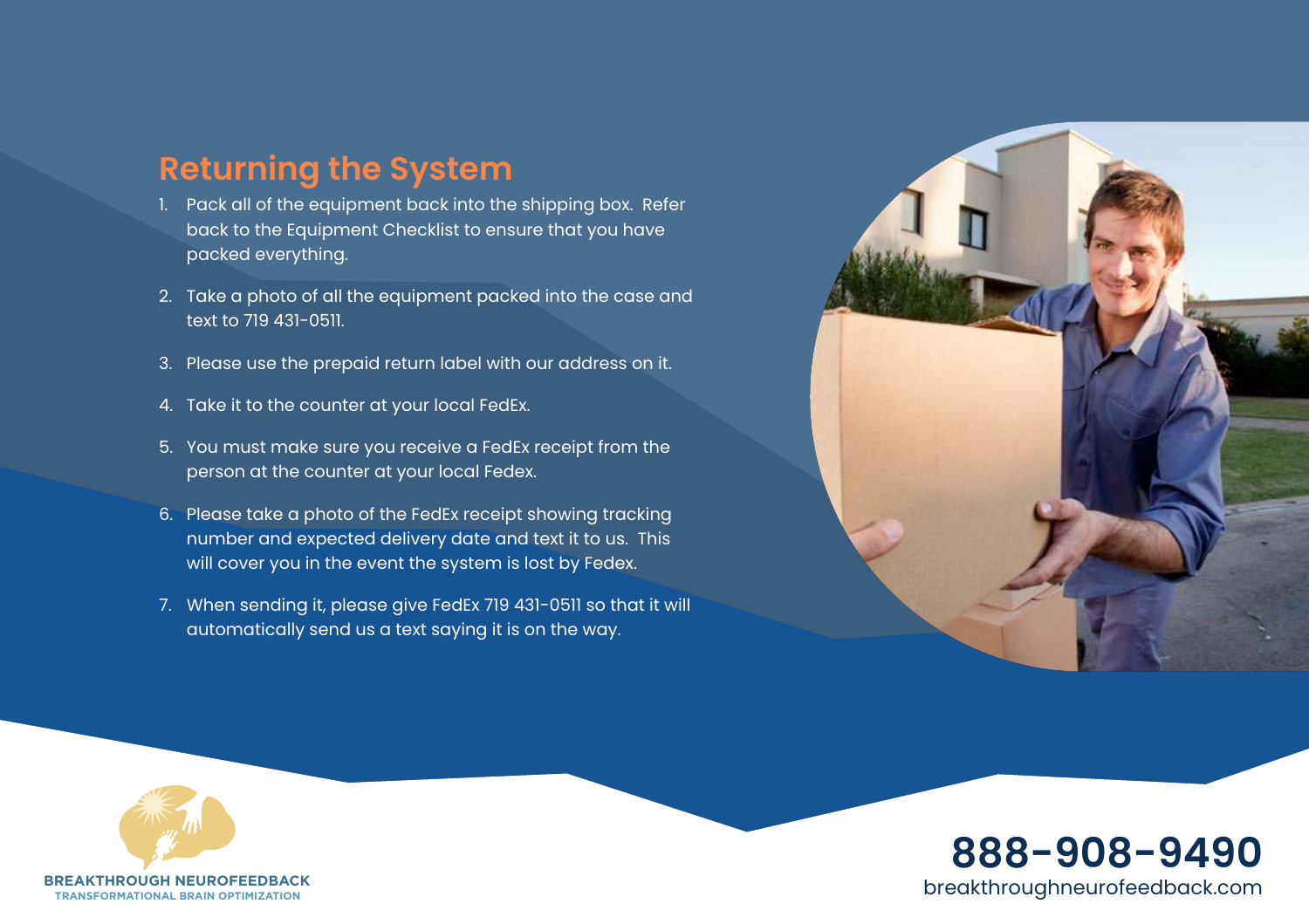## **Where to From Here**

After experiencing many of the benefits of NeurOptimal® training, there a number of options that you may wish to consider.

#### **BUY**

As a renter you are eligible to receive \$200 cash back if you decide to purchase a system within 4 weeks from returning the system. For pricing and options please click the button below. If you would like to finance your system, we have a number of plans that may suit your needs.

### [SYSTEM OPTIONS](https://breakthroughneurofeedback.com/buy-a-personal-system/)